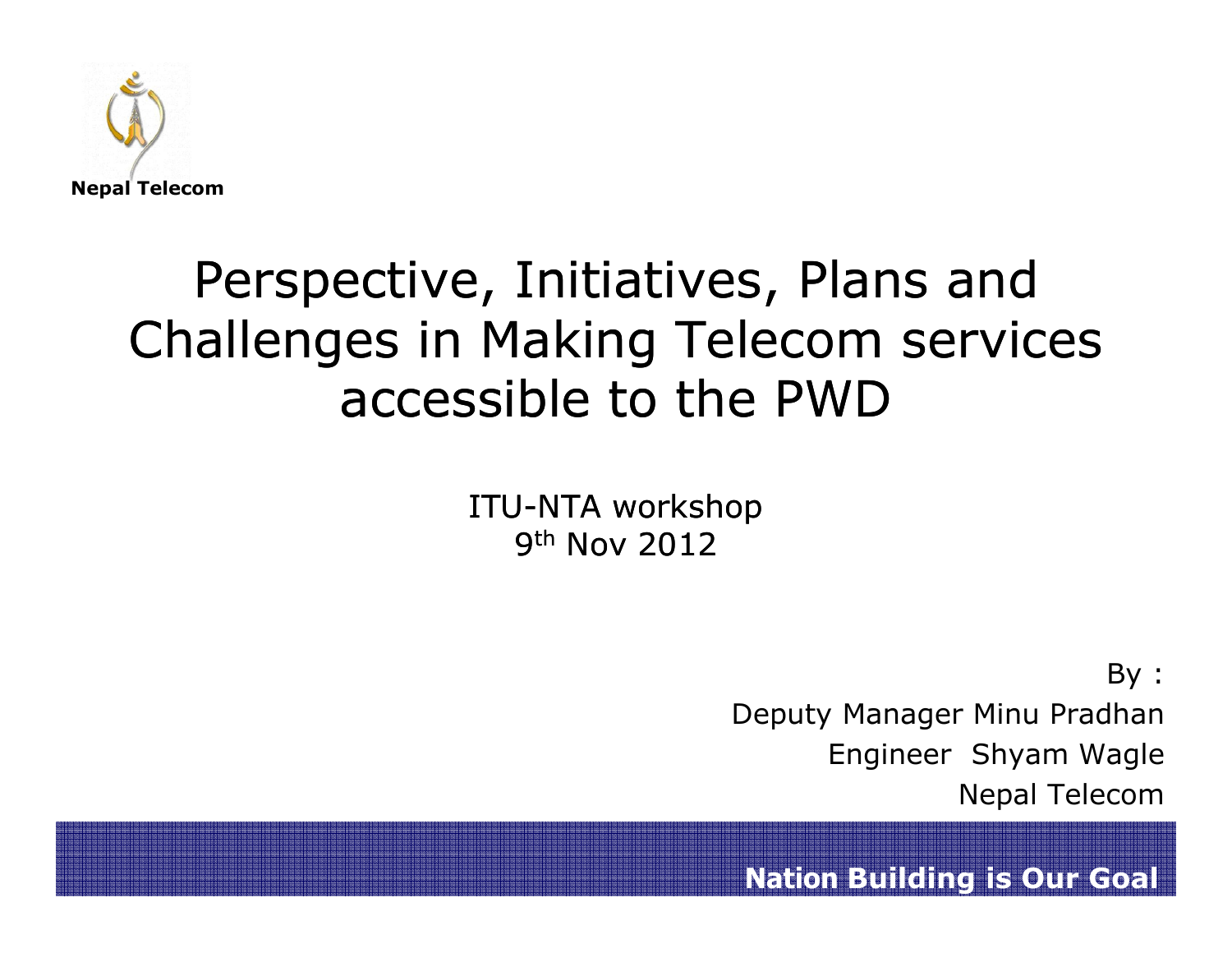

# Contents

| <b>Back ground</b>                 |
|------------------------------------|
| <b>Fact Sheet</b>                  |
| Impact of disability               |
| Role of telecom services to PWD    |
| <b>Nepal Telecom's Initiatives</b> |
| Nepal Telecom's Plan               |
| Challenges                         |
| Finally                            |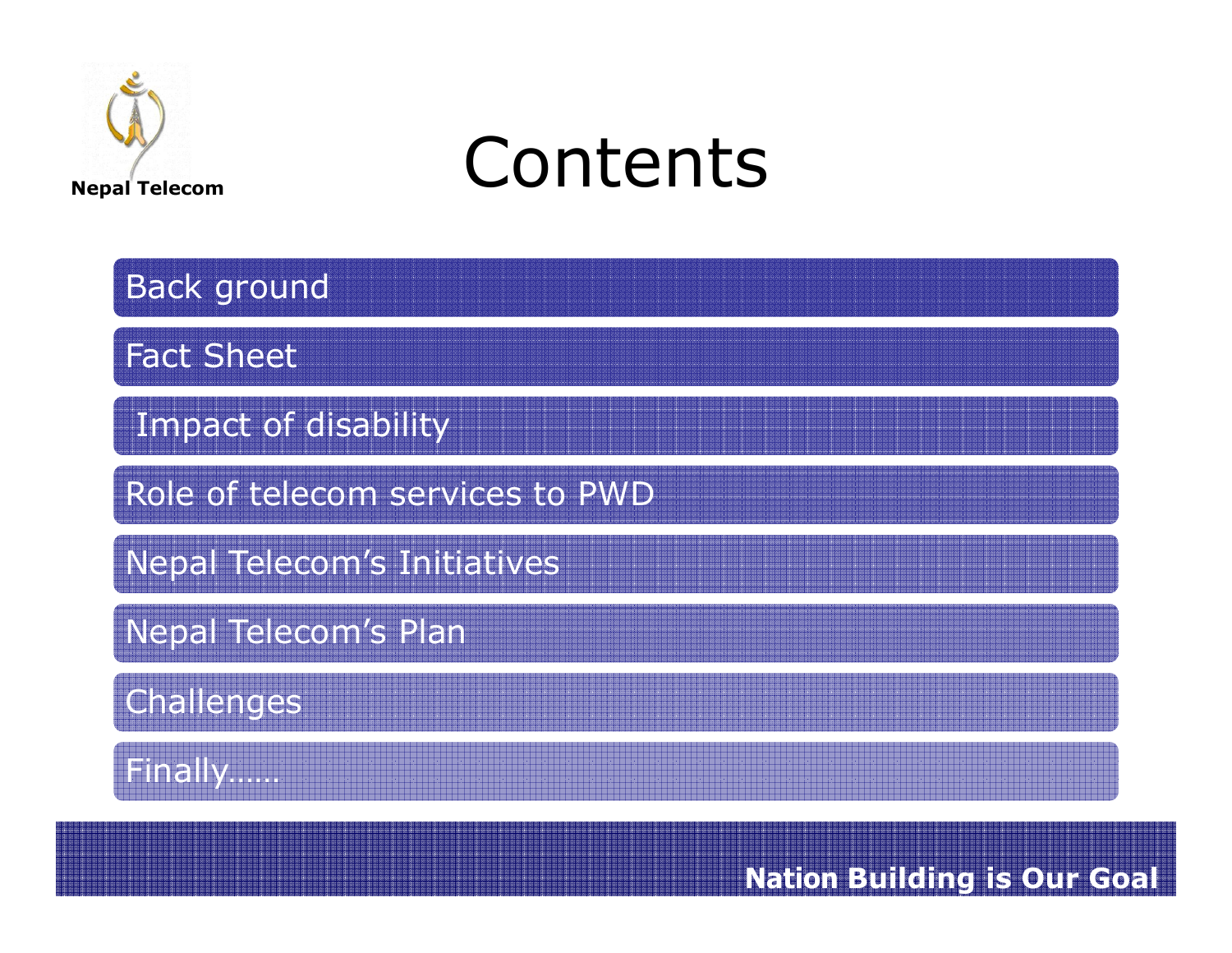

# Background

- • Basic requirement for a meaningful life
	- Communication
	- –Mobility
- If we can communicate  $\Rightarrow$  we are happy!
- If we can move  $=>$  we are happy!
- But, we should also keep in mind that about 10%<br>The world nonulation have some sort of of the world population have some sort of disability that limits communication or mobility!!!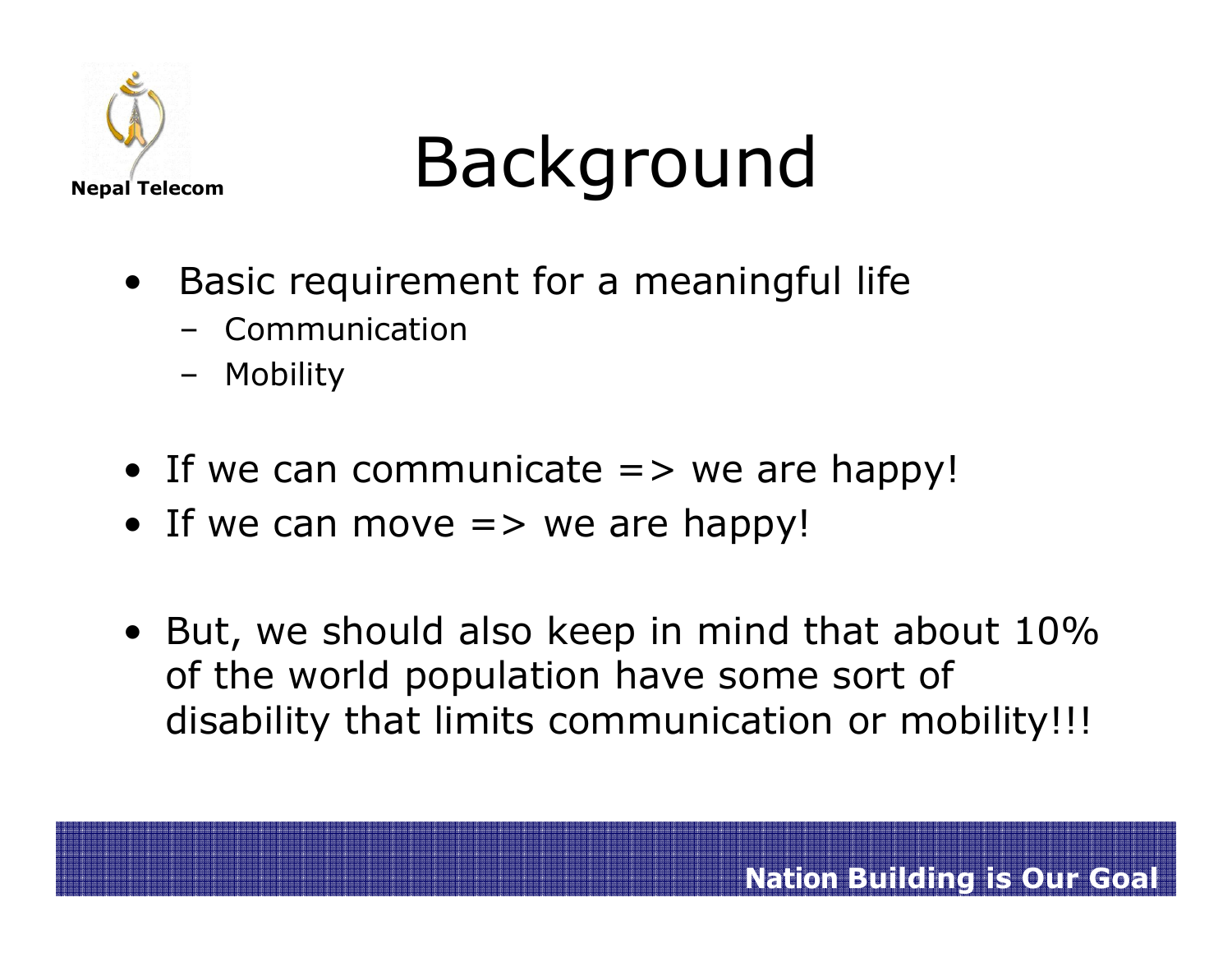

# Fact Sheet – Nepal

Nepal Telecom

- Definition of Disability by the Government
	- –The Nepalese constitution defines persons with disabilities as persons who are mentally or physically unable or incompetent to lead a normal life.
- According to various disabled persons organizat Nepal around 2.5 Million people have some kind of disabilities.
- Education
	- –68.2 % of persons with disabilities have no education<br>6 59.6 % of disabled male population have no
		- 59.6 % of disabled male population have no education
		- 77.7 % of disabled female population have no education
	- –Nearly half of all children with disabilities have not been able to benefit from education services.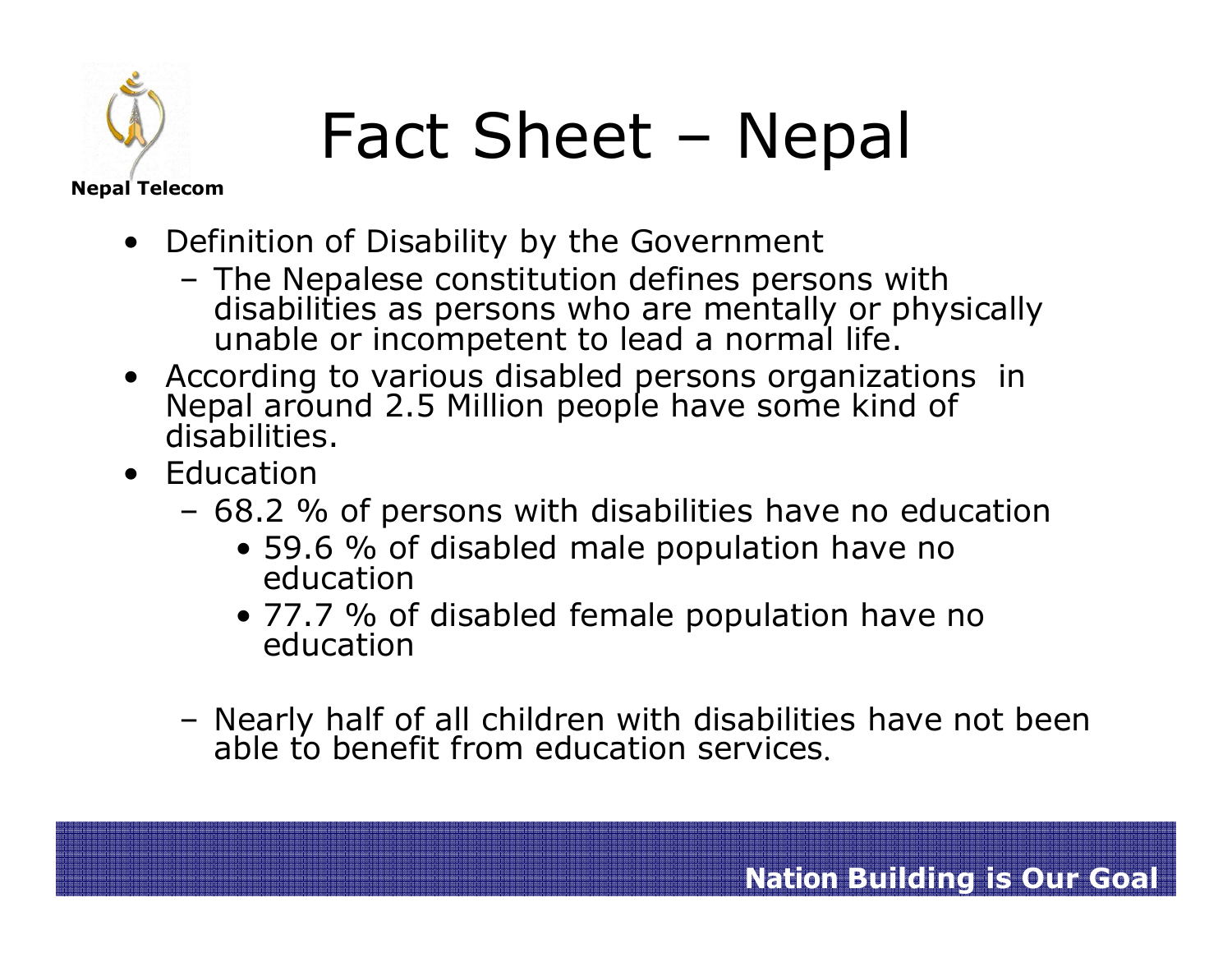# Impact of Disability (1)

Nepal Telecom

- **•** To the Individual<br>Forreased requ
	- Increased requirement for safety & security.
	- Increased dependency for communication & mobility.
	- the most difficult challenges that PWD face might be the barriers that our society has put up possibly attitudes, lack of that our society has put up - possibly attitudes, lack of appropriate services or support, alienation, physically difficult environments
- To the Family –
	- Change of family routine, family members' roles
	- Increased manpower support, increased expenses<br>so the Sesiety
- To the Society
	- Special handling, special treatment, special effort<br>– Desreased social activities
	- Decreased social activities
- • To the Nation
	- Extra financial cost
	- Decreased human resources
	- Special handling, special treatment, special focus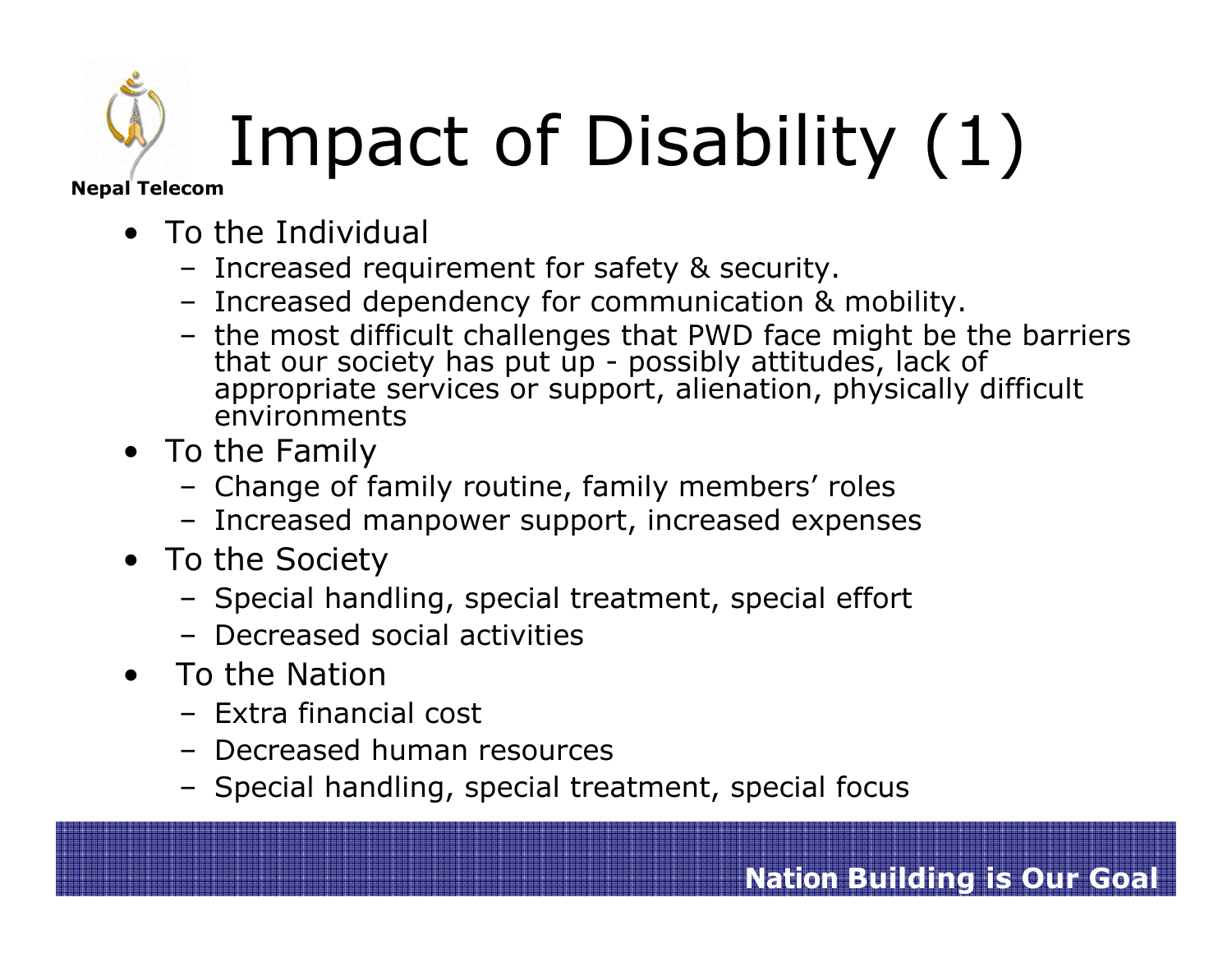

# Telecom services and PWD

#### Telecom services

- **Little State**  can offer individuals the ability to compensate for physical or functional limitations.
- **Little State** Can enhances social and economic integration
- –Can enlarge scope of activities available to them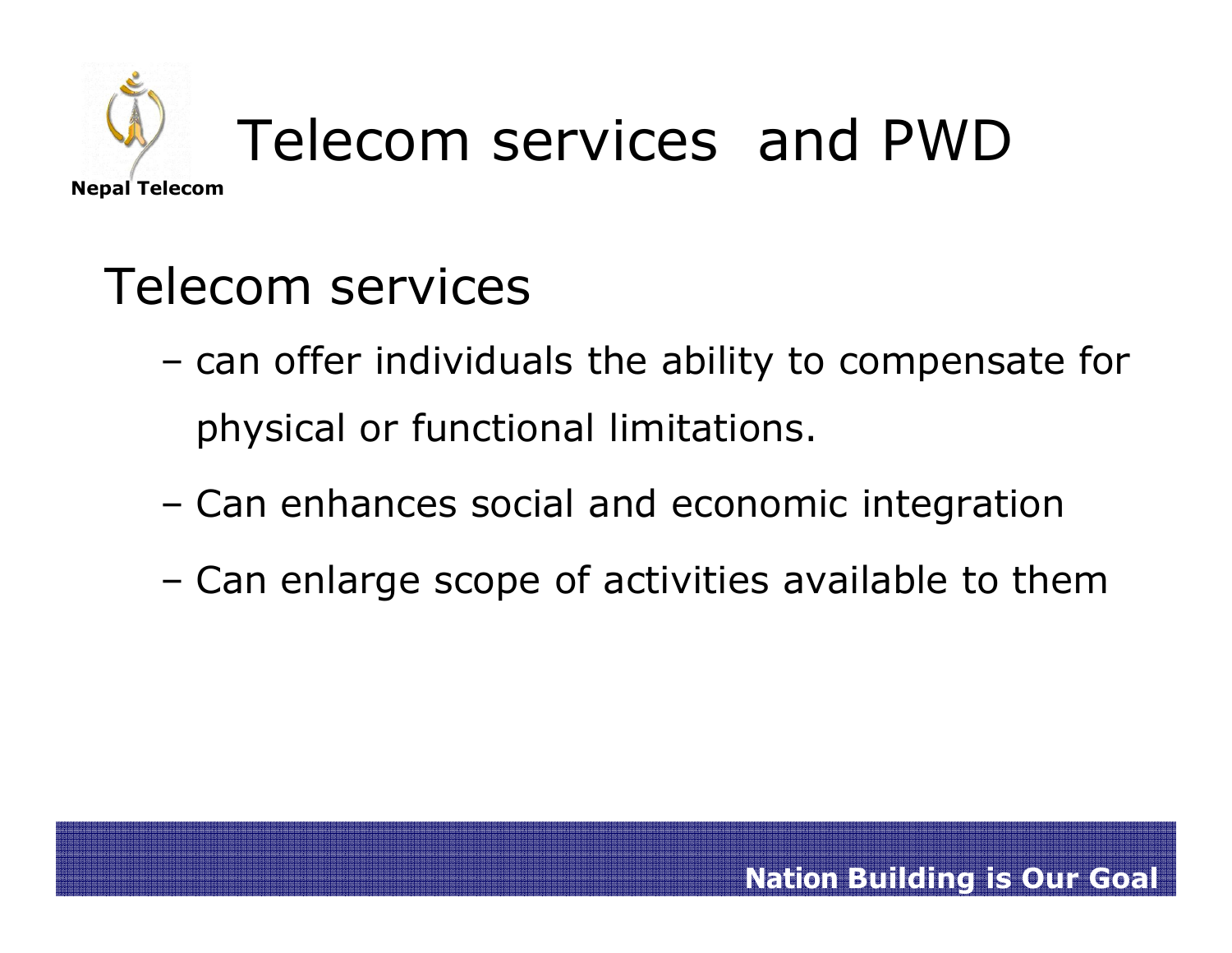

### Telecom services and PWD

Nepal Telecom

- We know:
	- –Deaf people have been able to communicate with<br>entire world through e-mail and also sending and entire world through e-mail and also sending and reading text messages via mobile phones.
	- –Blind and visually impaired people can use e-mail<br>to communicate widely but many programs are to communicate widely but many programs are inaccessible. Blind and visually impaired people can read the books through their computers but special programs are required to read the texts and they can be expensive.
	- –that the new technology has meant enormous<br>
	connortunities for many neonle opportunities for many people
	- –tele-education can be open new doors to PWD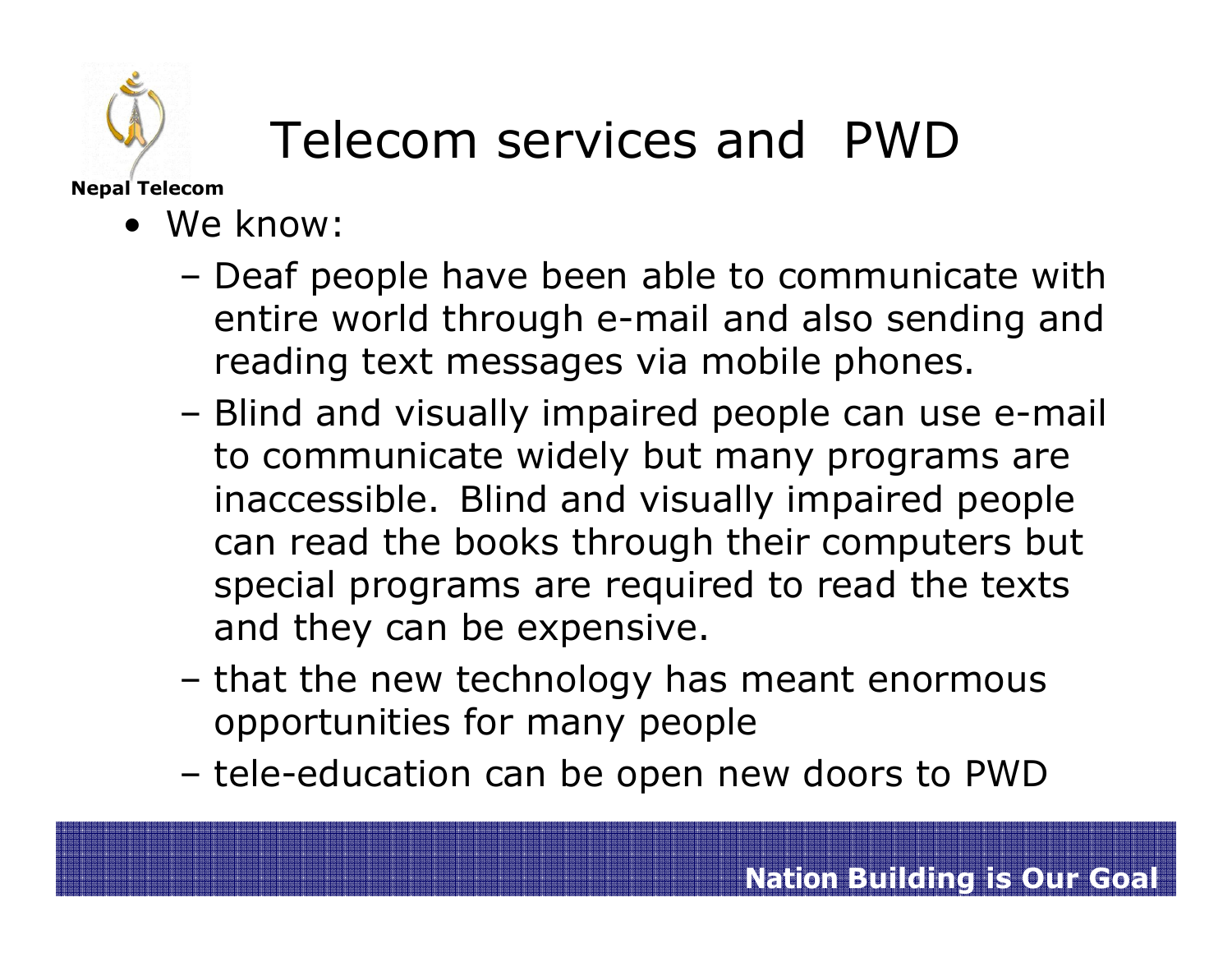

What can we do to increase access to Telecom services for the PWD

- Change the social concepts
- Make clear cut policy and regulations for easy access of services to PWD
- Make disabled friendly infrastructure of the public buildings
- Make special quota for services PWDs and special rates
- Assi friendly Technologies already available in the market.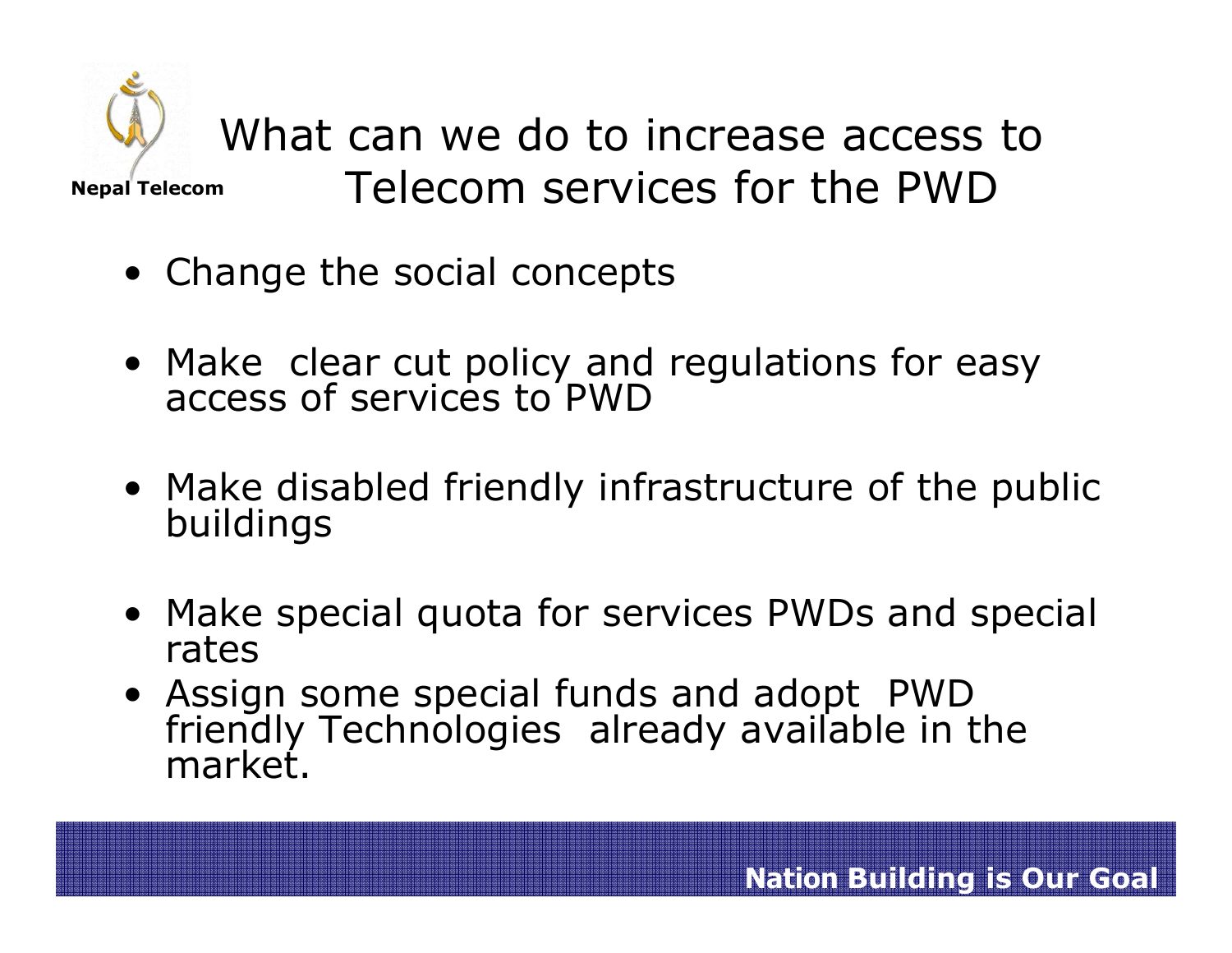

# NT Initiatives (1)

- Disable friendly office environment as much as possible
	- –Ramps in all major and upcoming NT buildings and all<br>the service distribution counters the service distribution counters
- NT has already recruited disabled man power to give equal opportunities in the ICT sector
- Reserve quota in
	- –Entry level for all technical and non-technical staff
	- – Every internal promotion for all technical and nontechnical staff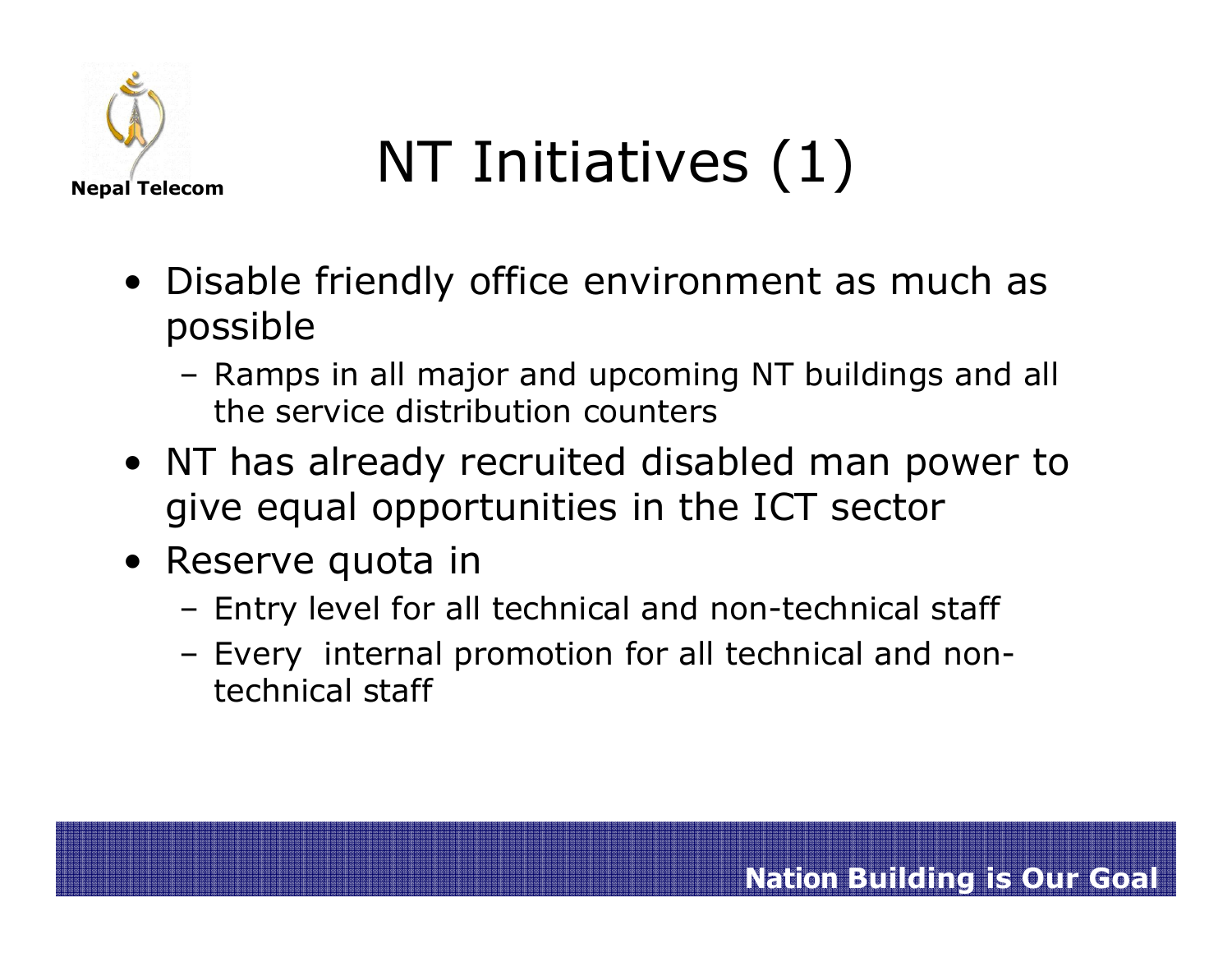

# NT Initiatives (2)

These approach might also help the PWD

- Pacharga carde nurchaea via onlina Recharge cards purchase via online banking<br>Rill Davmants through the Besharge Cards
- –Bill Payments through the Recharge Cards<br>Various services various services
- –- Result enquiry, Bill enquiry etc through IVR Service
- –Notice board services
- –SMS services
- – Upcoming Contact center has facility of Text to Speech and vice versa to facilitate the PWD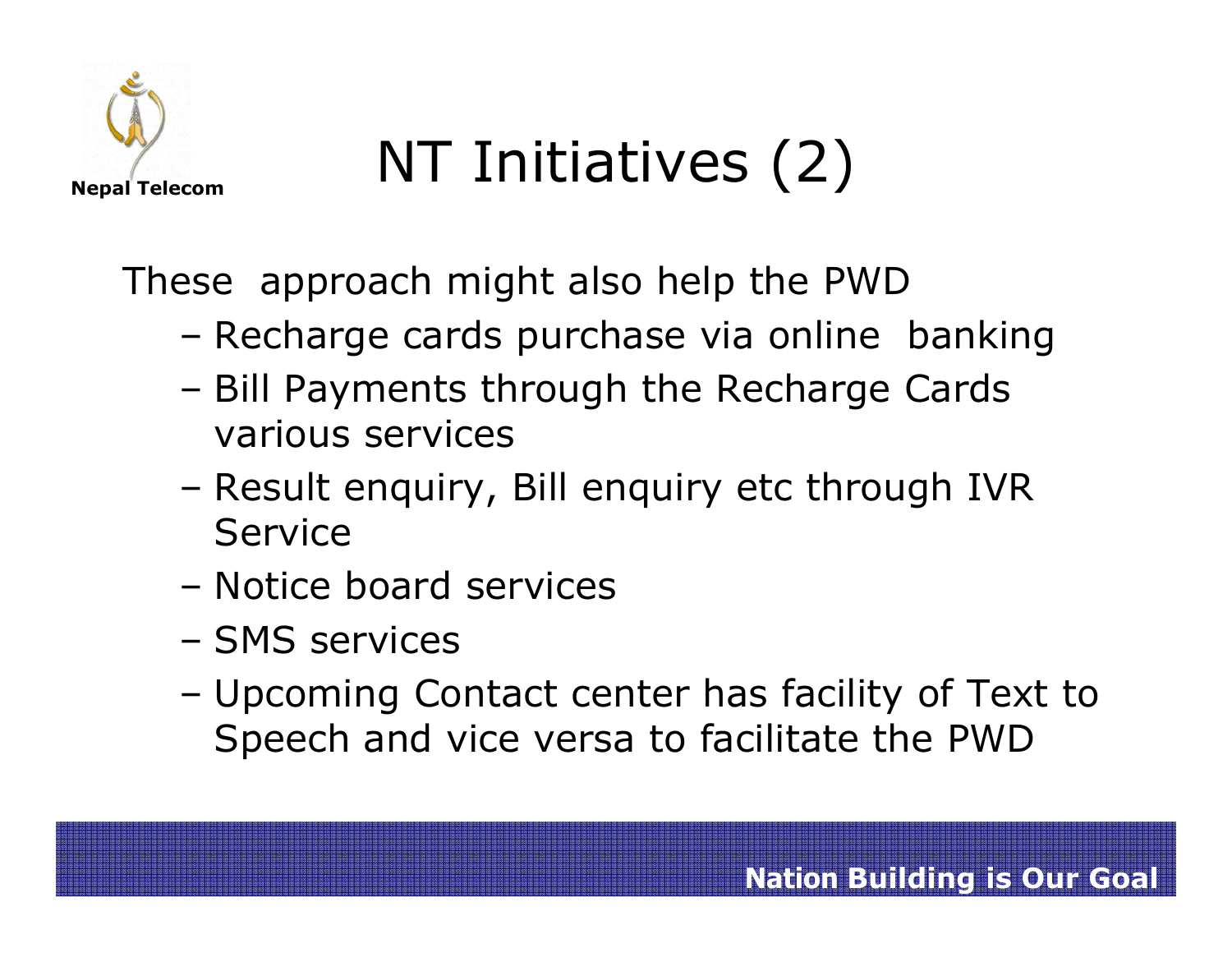

# NT's Planning

- NT is planning to involve disable person in the<br>ICT sector as much as nossible and trying to ICT sector as much as possible and trying to create disable friendly environment
	- – Disable friendly offices and Building in all new constructing buildings
	- –planning to involve PWD<br>As an ICT technicians
		- As an ICT technicians,<br>• Call agent in Contact cr
		- Call agent in Contact centre and Service Counter
		- As a Storekeeper, Computer Typist, Office Assistants
- Disable friendly telecommunication equipments<br>and telecommunication services and telecommunication services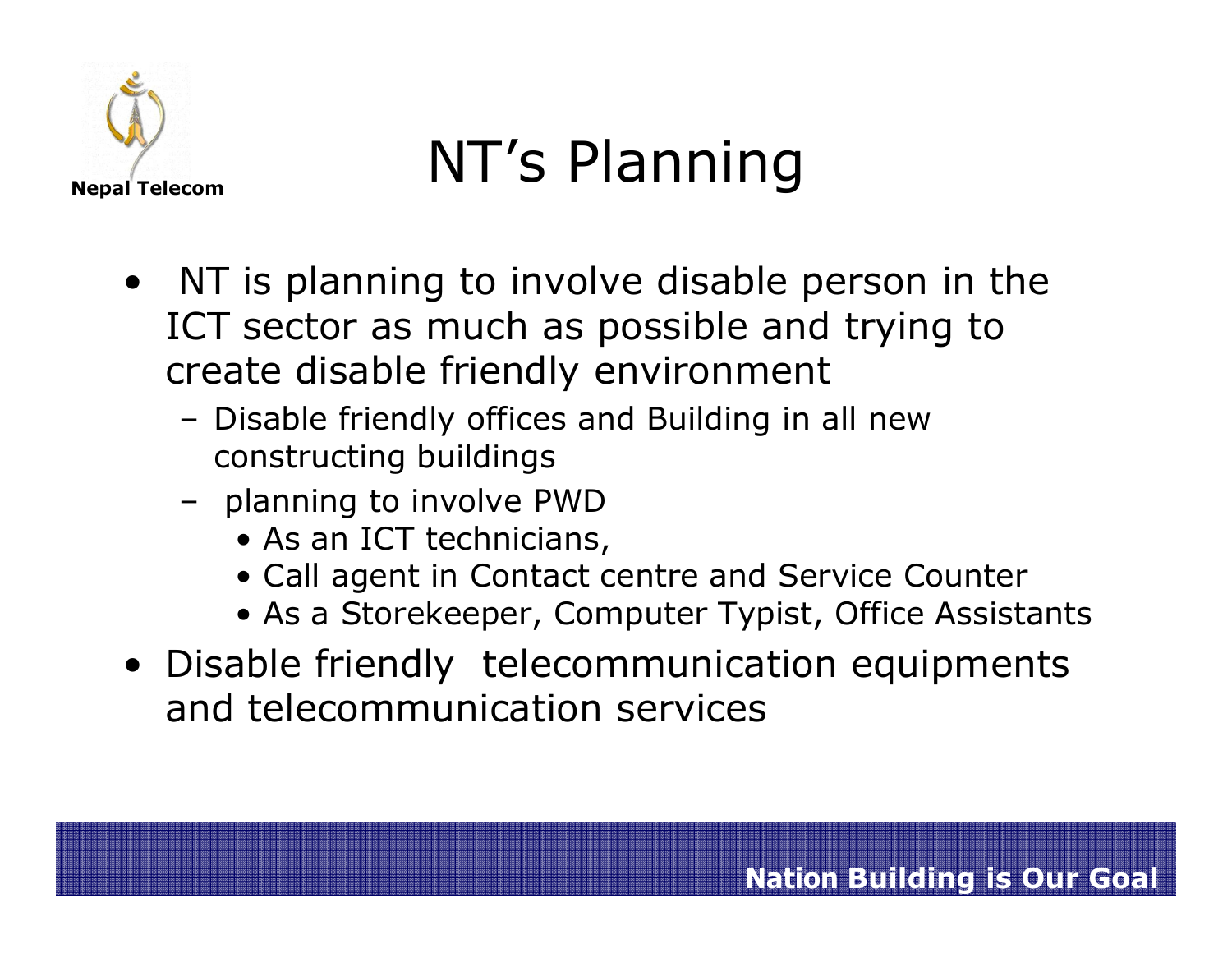#### Nepal Tel*e*com Challenges in Making Telecom Services accessible to PWD in Nepal

- $\bullet$ General Social Concept
- Lack of awareness of the potential of Telecom services.<br>• Lack of nyoner database reserving PWD
- •Lack of proper database regarding PWD
- •Lack of PWD friendly devices in the market
- Absence of a clear-cut policy
- Shortage of adequate physical and financial<br>infrastructure •infrastructure
- Lack of trained persons to develop and use assistive technology.
- Non-affordability of internationally available assistive technologies.
- Non-availability of assistive technology in Nepal.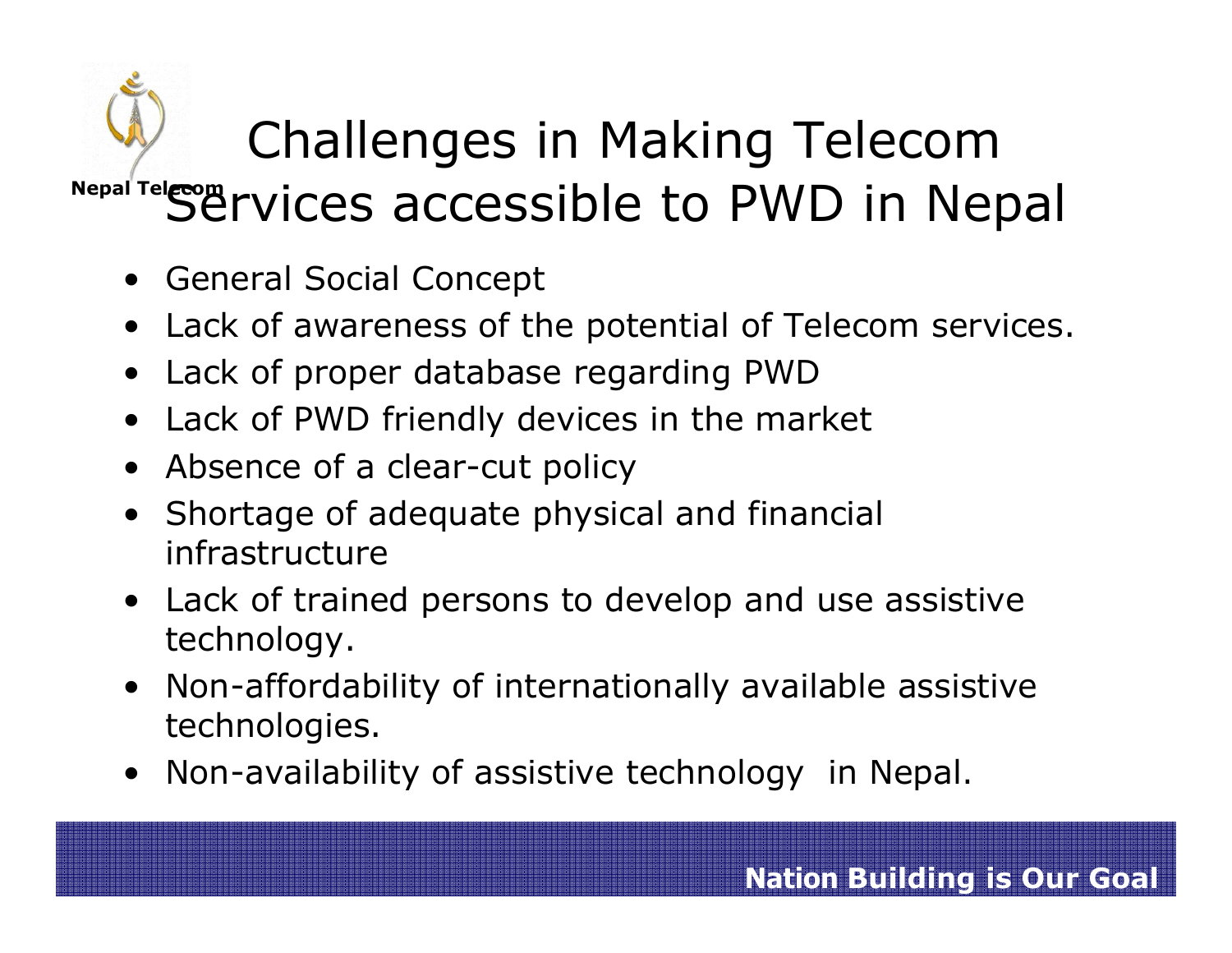

# Finally . . .

The spread and accessibility of Telecom service to PWD should :

- **Links of the Company** minimize impact of disabilities
- –make their lives as comfortable as possible<br>Fanthique

For this:

- Change in Social concept is a must<br>• The sout religies to be made strax
- The govt. policies to be made strong for the<br>accessibility of telecom/ICT services to PWD accessibility of telecom/ICT services to PWD and special funds to be allocated for this.

#### And

NT will be happy to serve and make this<br>possible! possible!